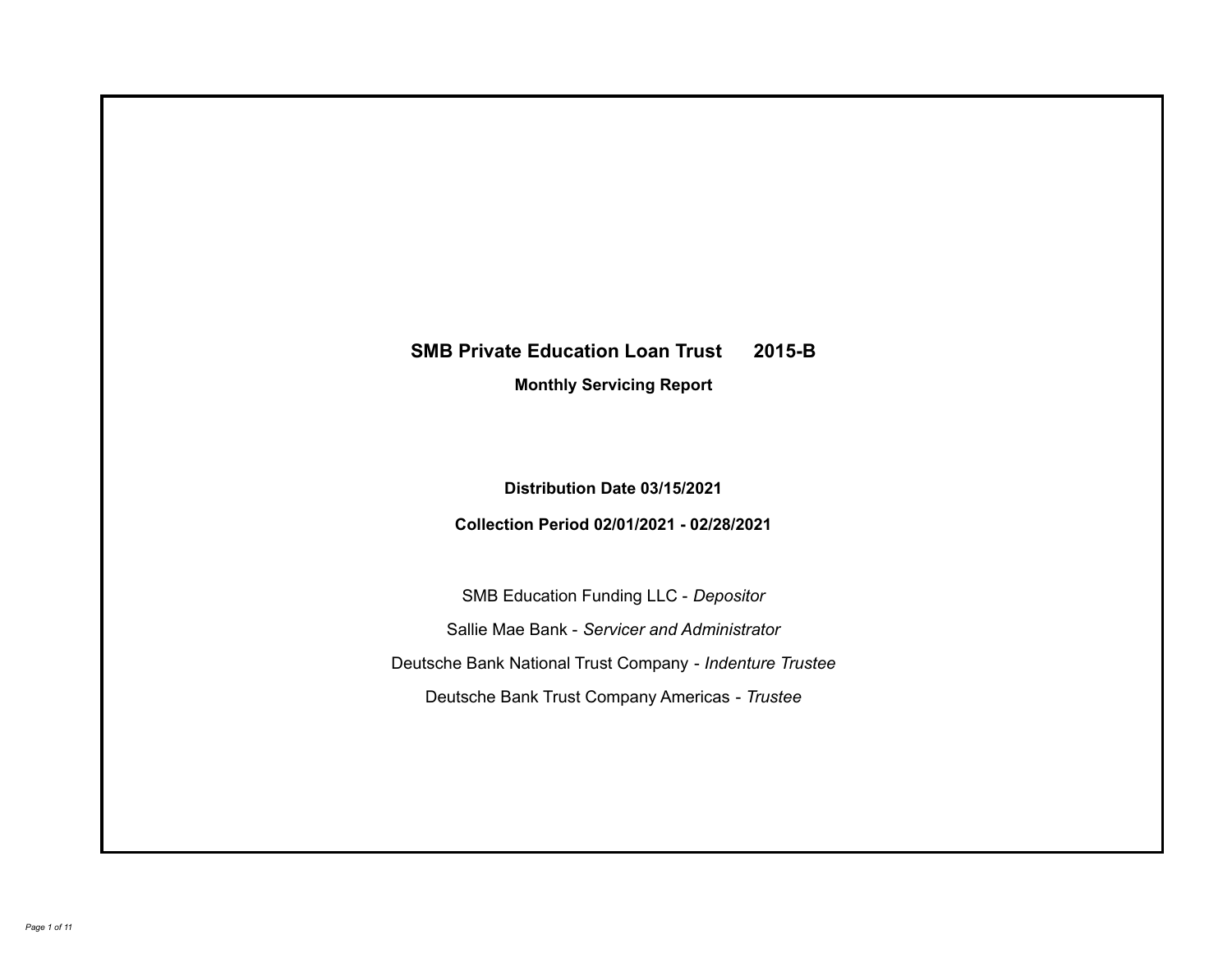A

| <b>Student Loan Portfolio Characteristics</b>                  | <b>Settlement Date</b><br>07/30/2015 | 01/31/2021                       | 02/28/2021                       |
|----------------------------------------------------------------|--------------------------------------|----------------------------------|----------------------------------|
| <b>Principal Balance</b><br>Interest to be Capitalized Balance | \$700,964,388.29<br>42,430,107.89    | \$287,043,618.20<br>8,754,556.14 | \$281,392,194.55<br>8,725,009.35 |
| Pool Balance                                                   | \$743,394,496.18                     | \$295,798,174.34                 | \$290,117,203.90                 |
| Weighted Average Coupon (WAC)                                  | 8.13%                                | 7.78%                            | 7.71%                            |
| Weighted Average Remaining Term                                | 128.84                               | 124.61                           | 124.67                           |
| Number of Loans                                                | 63,899                               | 26,462                           | 25,965                           |
| Number of Borrowers<br>Pool Factor                             | 43,918                               | 18,369<br>0.397902024            | 18,016<br>0.390260091            |
| Since Issued Total Constant Prepayment Rate (1)                |                                      | 8.60%                            | 8.57%                            |

| <b>Debt Securities</b> | <b>Cusip/Isin</b> | 02/16/2021      | 03/15/2021      |
|------------------------|-------------------|-----------------|-----------------|
| A2A                    | 78448QAB4         | \$42,252,746.93 | \$39,545,220.59 |
| A2B                    | 78448QAC2         | \$19,805,975.11 | \$18,536,822.14 |
| A3                     | 78448QAD0         | \$75,000,000.00 | \$75,000,000.00 |
|                        | 78448QAE8         | \$70,000,000.00 | \$70,000,000.00 |
| ◡                      | 78448QAF5         | \$50,000,000.00 | \$50,000,000.00 |
|                        |                   |                 |                 |

| C | <b>Certificates</b> | Cusip/Isin | 02/16/2021   | 03/15/2021   |
|---|---------------------|------------|--------------|--------------|
|   | Residual            | 78448Q108  | \$100,000.00 | \$100,000.00 |

| <b>Account Balances</b>                | 02/16/2021      | 03/15/2021      |
|----------------------------------------|-----------------|-----------------|
| Reserve Account Balance                | \$1,896,081.00  | \$1,896,081.00  |
|                                        |                 |                 |
| <b>Asset / Liability</b>               | 02/16/2021      | 03/15/2021      |
| Overcollateralization Percentage       | 13.10%          | 12.77%          |
| Specified Overcollateralization Amount | \$88,739,452.30 | \$87,035,161.17 |
| Actual Overcollateralization Amount    | \$38,739,452.30 | \$37,035,161.17 |

(1) Since Issued Total CPR calculations found in monthly servicing reports issued on or prior to September 15, 2015 originally included loans that were removed from the pool by the sponsor because they became ineligible for the pool between the cut-off date and settlement date. On October 5, 2015, Since Issued Total CPR calculations were revised to exclude these loans and all prior monthly servicing reports were restated. For additional information, see 'Since Issued CPR Methodology' found on page 11 of this report.

*Page 2 of 11 Trust 2015-B Monthly Servicing Report: Collection Period 02/01/2021 - 02/28/2021, Distribution Date 03/15/2021*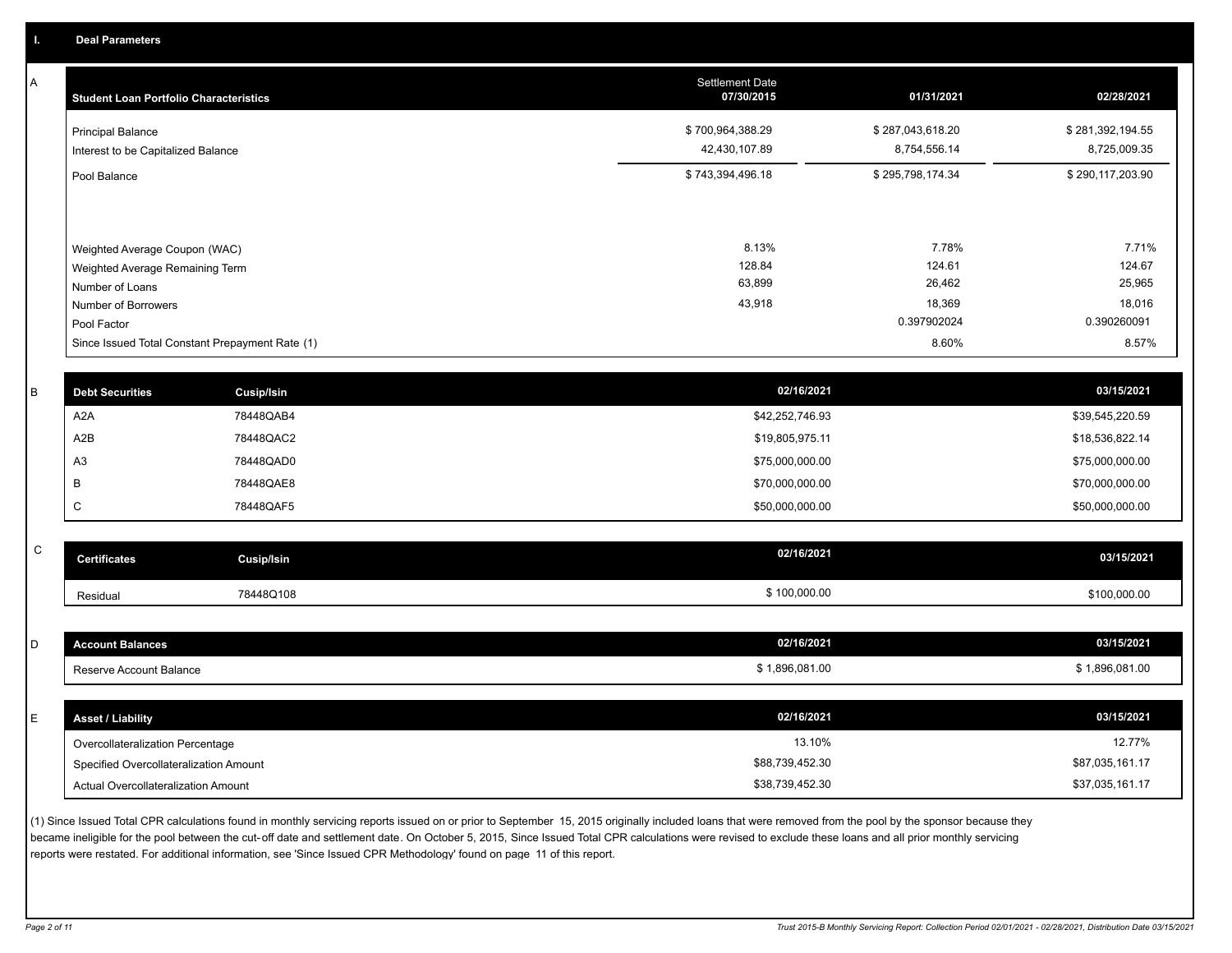| Α | <b>Student Loan Principal Receipts</b>                           |                |
|---|------------------------------------------------------------------|----------------|
|   | <b>Borrower Principal</b>                                        | 5,266,262.03   |
|   | <b>Consolidation Activity Principal</b>                          | 0.00           |
|   | Seller Principal Reimbursement                                   | 0.00           |
|   | Servicer Principal Reimbursement                                 | 0.00           |
|   | Delinquent Principal Purchases by Servicer                       | 0.00           |
|   | <b>Other Principal Deposits</b>                                  | 26,631.13      |
|   | <b>Total Principal Receipts</b>                                  | \$5,292,893.16 |
| B | <b>Student Loan Interest Receipts</b>                            |                |
|   | <b>Borrower Interest</b>                                         | 1,430,796.74   |
|   | <b>Consolidation Activity Interest</b>                           | 0.00           |
|   | Seller Interest Reimbursement                                    | 0.00           |
|   | Servicer Interest Reimbursement                                  | 0.00           |
|   | Delinquent Interest Purchases by Servicer                        | 0.00           |
|   | Other Interest Deposits                                          | 41.92          |
|   | <b>Total Interest Receipts</b>                                   | \$1,430,838.66 |
| C | <b>Recoveries on Realized Losses</b>                             | \$63,628.46    |
| D | <b>Investment Income</b>                                         | \$154.70       |
| Е | <b>Funds Borrowed from Next Collection Period</b>                | \$0.00         |
| F | <b>Funds Repaid from Prior Collection Period</b>                 | \$0.00         |
| G | Loan Sale or Purchase Proceeds                                   | \$0.00         |
| н | <b>Initial Deposits to Distribution Account</b>                  | \$0.00         |
|   | <b>Excess Transferred from Other Accounts</b>                    | \$0.00         |
| J | <b>Borrower Benefit Reimbursements</b>                           | \$0.00         |
| Κ | <b>Other Deposits</b>                                            | \$0.00         |
| L | <b>Other Fees Collected</b>                                      | \$0.00         |
| М | <b>AVAILABLE FUNDS</b>                                           | \$6,787,514.98 |
| N | Non-Cash Principal Activity During Collection Period             | \$(358,530.49) |
| O | Aggregate Purchased Amounts by the Depositor, Servicer or Seller | \$26,673.05    |
| P | Aggregate Loan Substitutions                                     | \$0.00         |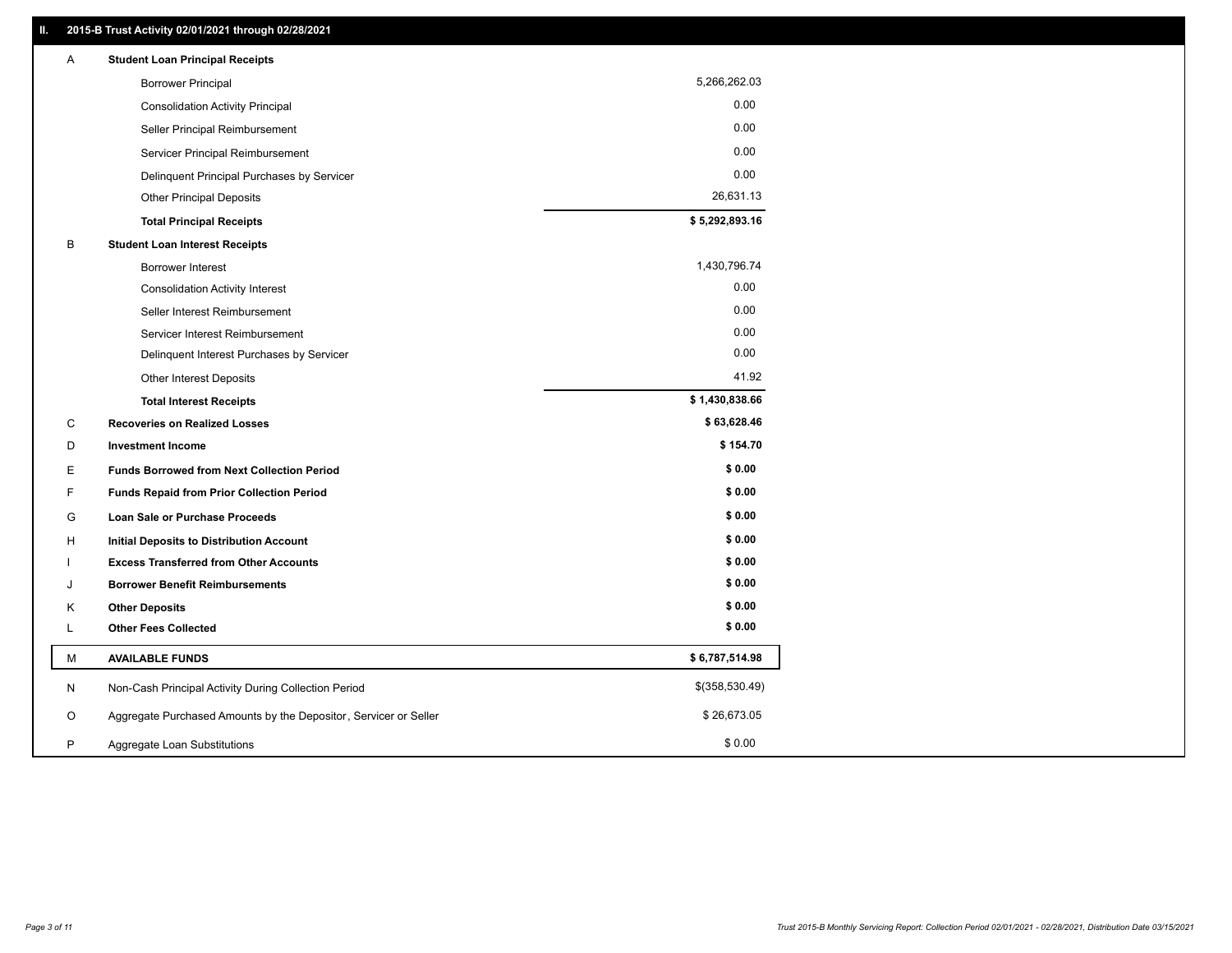|                   | <b>Loans by Repayment Status</b> |                          |         |                                                           |                |                            |                          |         |                                                           |                |                            |
|-------------------|----------------------------------|--------------------------|---------|-----------------------------------------------------------|----------------|----------------------------|--------------------------|---------|-----------------------------------------------------------|----------------|----------------------------|
|                   |                                  |                          |         | 02/28/2021                                                |                |                            |                          |         | 01/31/2021                                                |                |                            |
|                   |                                  | <b>Wtd Avg</b><br>Coupon | # Loans | Principal and<br><b>Interest Accrued</b><br>to Capitalize | % of Principal | % of Loans in<br>Repay (1) | <b>Wtd Avg</b><br>Coupon | # Loans | Principal and<br><b>Interest Accrued</b><br>to Capitalize | % of Principal | % of Loans in<br>Repay (1) |
| INTERIM:          | IN SCHOOL                        | 9.06%                    | 410     | \$7,082,810.71                                            | 2.441%         | $-$ %                      | 9.12%                    | 441     | \$7,417,244.77                                            | 2.508%         | $-$ %                      |
|                   | GRACE                            | 8.52%                    | 103     | \$1,663,722.52                                            | 0.573%         | $-$ %                      | 8.74%                    | 89      | \$1,577,031.32                                            | 0.533%         | $-$ %                      |
|                   | <b>DEFERMENT</b>                 | 8.71%                    | 1,895   | \$27,405,112.11                                           | 9.446%         | $-$ %                      | 8.76%                    | 1,855   | \$26,297,759.42                                           | 8.890%         | $-$ %                      |
| <b>REPAYMENT:</b> | <b>CURRENT</b>                   | 7.53%                    | 22,244  | \$234,293,406.89                                          | 80.758%        | 92.254%                    | 7.61%                    | 22,669  | \$238,859,737.09                                          | 80.751%        | 91.691%                    |
|                   | 31-60 DAYS DELINQUENT            | 7.58%                    | 358     | \$5,468,056.39                                            | 1.885%         | 2.153%                     | 7.87%                    | 406     | \$6,292,064.00                                            | 2.127%         | 2.415%                     |
|                   | 61-90 DAYS DELINQUENT            | 8.19%                    | 174     | \$2,759,810.64                                            | 0.951%         | 1.087%                     | 7.50%                    | 167     | \$2,868,158.06                                            | 0.970%         | 1.101%                     |
|                   | > 90 DAYS DELINQUENT             | 8.24%                    | 135     | \$2,531,416.16                                            | 0.873%         | 0.997%                     | 8.84%                    | 141     | \$2,608,865.91                                            | 0.882%         | 1.001%                     |
|                   | FORBEARANCE                      | 7.82%                    | 646     | \$8,912,868.48                                            | 3.072%         | 3.509%                     | 7.89%                    | 694     | \$9,877,313.77                                            | 3.339%         | 3.792%                     |
| <b>TOTAL</b>      |                                  |                          | 25,965  | \$290,117,203.90                                          | 100.00%        | 100.00%                    |                          | 26,462  | \$295,798,174.34                                          | 100.00%        | 100.00%                    |

Percentages may not total 100% due to rounding \*

1 Loans classified in "Repayment" include any loan for which interim interest only, \$25 fixed payments or full principal and interest payments are due.

|                | <b>Loans by Borrower Status</b>                                                                                            |                          |         |                                                                  |                |                                |                          |         |                                                           |                |                                |
|----------------|----------------------------------------------------------------------------------------------------------------------------|--------------------------|---------|------------------------------------------------------------------|----------------|--------------------------------|--------------------------|---------|-----------------------------------------------------------|----------------|--------------------------------|
|                |                                                                                                                            |                          |         | 02/28/2021                                                       |                |                                | 01/31/2021               |         |                                                           |                |                                |
|                |                                                                                                                            | <b>Wtd Avg</b><br>Coupon | # Loans | <b>Principal and</b><br><b>Interest Accrued</b><br>to Capitalize | % of Principal | % of Loans in<br>P&I Repay (2) | <b>Wtd Avg</b><br>Coupon | # Loans | Principal and<br><b>Interest Accrued</b><br>to Capitalize | % of Principal | % of Loans in<br>P&I Repay (2) |
| INTERIM:       | IN SCHOOL                                                                                                                  | 8.74%                    | 735     | \$12,119,345.32                                                  | 4.177%         | $-$ %                          | 8.82%                    | 781     | \$12,516,311.67                                           | 4.231%         | $-$ %                          |
|                | GRACE                                                                                                                      | 8.47%                    | 183     | \$3,068,451.78                                                   | 1.058%         | $-$ %                          | 8.66%                    | 164     | \$2,974,861.25                                            | 1.006%         | $-$ %                          |
|                | <b>DEFERMENT</b>                                                                                                           | 8.32%                    | 3,338   | \$45,476,066.24                                                  | 15.675%        | $-$ %                          | 8.41%                    | 3,229   | \$43,543,352.31                                           | 14.721%        | $-$ %                          |
| P&I REPAYMENT: | <b>CURRENT</b>                                                                                                             | 7.49%                    | 20,413  | \$209,981,786.75                                                 | 72.378%        | 91.514%                        | 7.57%                    | 20,903  | \$215,374,143.49                                          | 72.811%        | 90.966%                        |
|                | 31-60 DAYS DELINQUENT                                                                                                      | 7.59%                    | 344     | \$5,287,247.33                                                   | 1.822%         | 2.304%                         | 7.90%                    | 388     | \$6,066,571.86                                            | 2.051%         | 2.562%                         |
|                | 61-90 DAYS DELINQUENT                                                                                                      | 8.20%                    | 173     | \$2,754,371.85                                                   | 0.949%         | 1.200%                         | 7.51%                    | 162     | \$2,836,754.08                                            | 0.959%         | 1.198%                         |
|                | > 90 DAYS DELINQUENT                                                                                                       | 8.26%                    | 133     | \$2,517,066.15                                                   | 0.868%         | 1.097%                         | 8.84%                    | 141     | \$2,608,865.91                                            | 0.882%         | 1.102%                         |
|                | <b>FORBEARANCE</b>                                                                                                         | 7.82%                    | 646     | \$8,912,868.48                                                   | 3.072%         | 3.884%                         | 7.89%                    | 694     | \$9,877,313.77                                            | 3.339%         | 4.172%                         |
| <b>TOTAL</b>   |                                                                                                                            |                          | 25,965  | \$290,117,203.90                                                 | 100.00%        | 100.00%                        |                          | 26,462  | \$295,798,174.34                                          | 100.00%        | 100.00%                        |
|                | Percentages may not total 100% due to rounding                                                                             |                          |         |                                                                  |                |                                |                          |         |                                                           |                |                                |
| 2              | Loans classified in "P&I Repayment" includes only those loans for which scheduled principal and interest payments are due. |                          |         |                                                                  |                |                                |                          |         |                                                           |                |                                |

To conform with company standard reporting these sections now include Princial and Interest Accrued to Capitalize .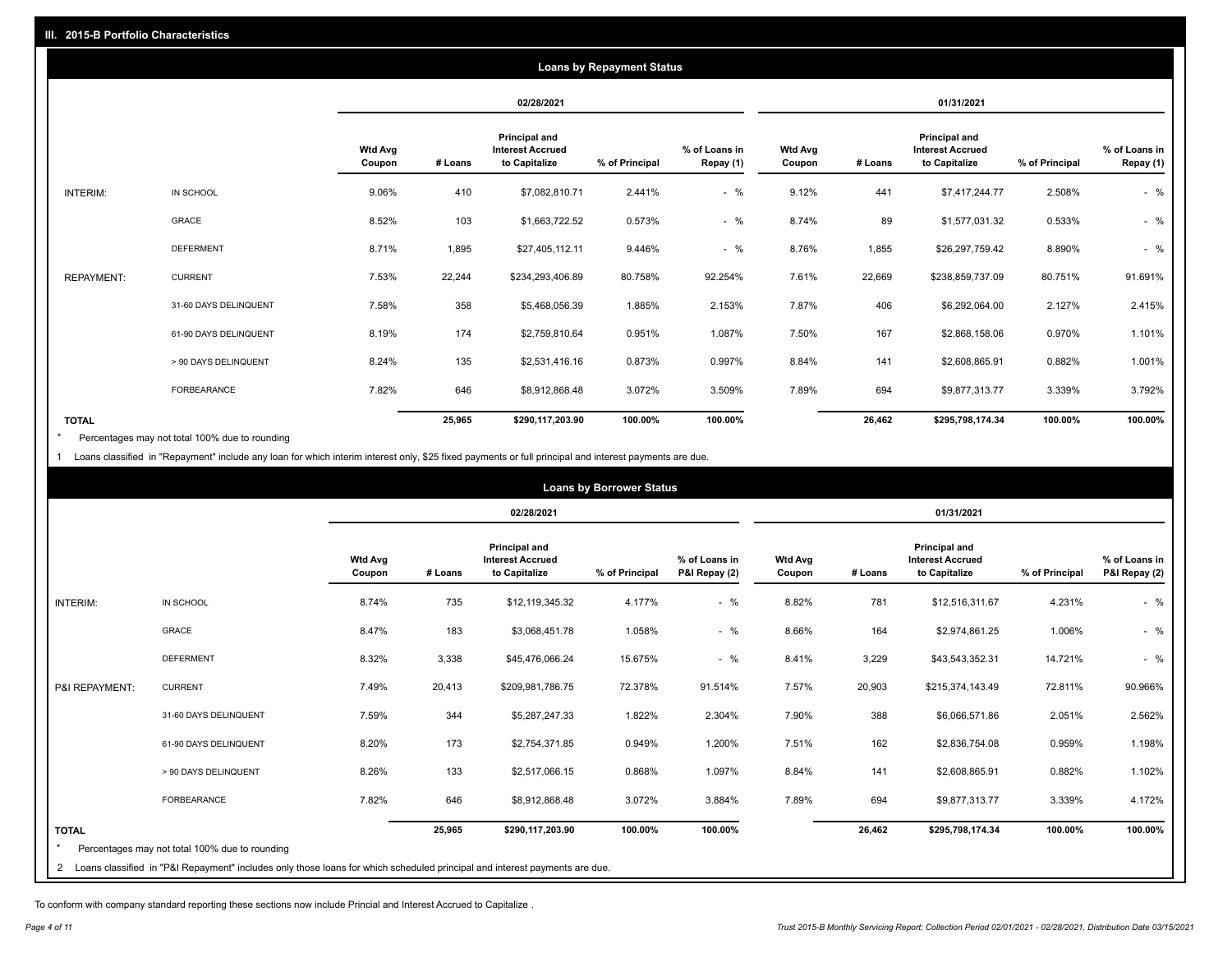|                                                                                                  | 2/28/2021        | 1/31/2021        |
|--------------------------------------------------------------------------------------------------|------------------|------------------|
| Pool Balance                                                                                     | \$290,117,203.90 | \$295,798,174.34 |
| Total # Loans                                                                                    | 25,965           | 26,462           |
| Total # Borrowers                                                                                | 18,016           | 18,369           |
| Weighted Average Coupon                                                                          | 7.71%            | 7.78%            |
| Weighted Average Remaining Term                                                                  | 124.67           | 124.61           |
| Percent of Pool - Cosigned                                                                       | 93.3%            | 93.3%            |
| Percent of Pool - Non Cosigned                                                                   | 6.7%             | 6.7%             |
| Borrower Interest Accrued for Period                                                             | \$1,687,912.32   | \$1,906,640.81   |
| Outstanding Borrower Interest Accrued                                                            | \$11,495,422.79  | \$11,691,369.69  |
| Gross Principal Realized Loss - Periodic *                                                       | \$751,933.48     | \$294,382.68     |
| Gross Principal Realized Loss - Cumulative *                                                     | \$37,541,906.84  | \$36,789,973.36  |
| Recoveries on Realized Losses - Periodic                                                         | \$63,628.46      | \$81,063.52      |
| Recoveries on Realized Losses - Cumulative                                                       | \$5,767,686.28   | \$5,704,057.82   |
| Net Losses - Periodic                                                                            | \$688,305.02     | \$213,319.16     |
| Net Losses - Cumulative                                                                          | \$31,774,220.56  | \$31,085,915.54  |
| Non-Cash Principal Activity - Capitalized Interest                                               | \$397,986.78     | \$582,501.25     |
| Since Issued Total Constant Prepayment Rate (CPR) (1)                                            | 8.57%            | 8.60%            |
| <b>Loan Substitutions</b>                                                                        | \$0.00           | \$0.00           |
| <b>Cumulative Loan Substitutions</b>                                                             | \$0.00           | \$0.00           |
| <b>Unpaid Servicing Fees</b>                                                                     | \$0.00           | \$0.00           |
| <b>Unpaid Administration Fees</b>                                                                | \$0.00           | \$0.00           |
| <b>Unpaid Carryover Servicing Fees</b>                                                           | \$0.00           | \$0.00           |
| Note Interest Shortfall                                                                          | \$0.00           | \$0.00           |
| Loans in Modification                                                                            | \$33,298,841.85  | \$33,807,494.34  |
| % of Loans in Modification as a % of Loans in Repayment (P&I)                                    | 15.10%           | 14.90%           |
|                                                                                                  |                  |                  |
| % Annualized Gross Principal Realized Loss - Periodic as a %<br>of Loans in Repayment (P&I) * 12 | 4.09%            | 1.56%            |
|                                                                                                  |                  |                  |
| % Gross Principal Realized Loss - Cumulative as a % of                                           |                  |                  |
| Original Pool Balance                                                                            | 5.05%            | 4.95%            |

\* In accordance with the Servicer's current policies and procedures, after September 1, 2017 loans subject to bankruptcy claims generally will not be reported as a charged- off unless and until they are delinquent for 120

(1) Since Issued Total CPR calculations found in monthly servicing reports issued on or prior to September 15, 2015 originally included loans that were removed from the pool by the sponsor because they became ineligible fo pool between the cut-off date and settlement date. On October 5, 2015, Since Issued Total CPR calculations were revised to exclude these loans and all prior monthly servicing reports were restated . For additional informat see 'Since Issued CPR Methodology' found on page 11 of this report.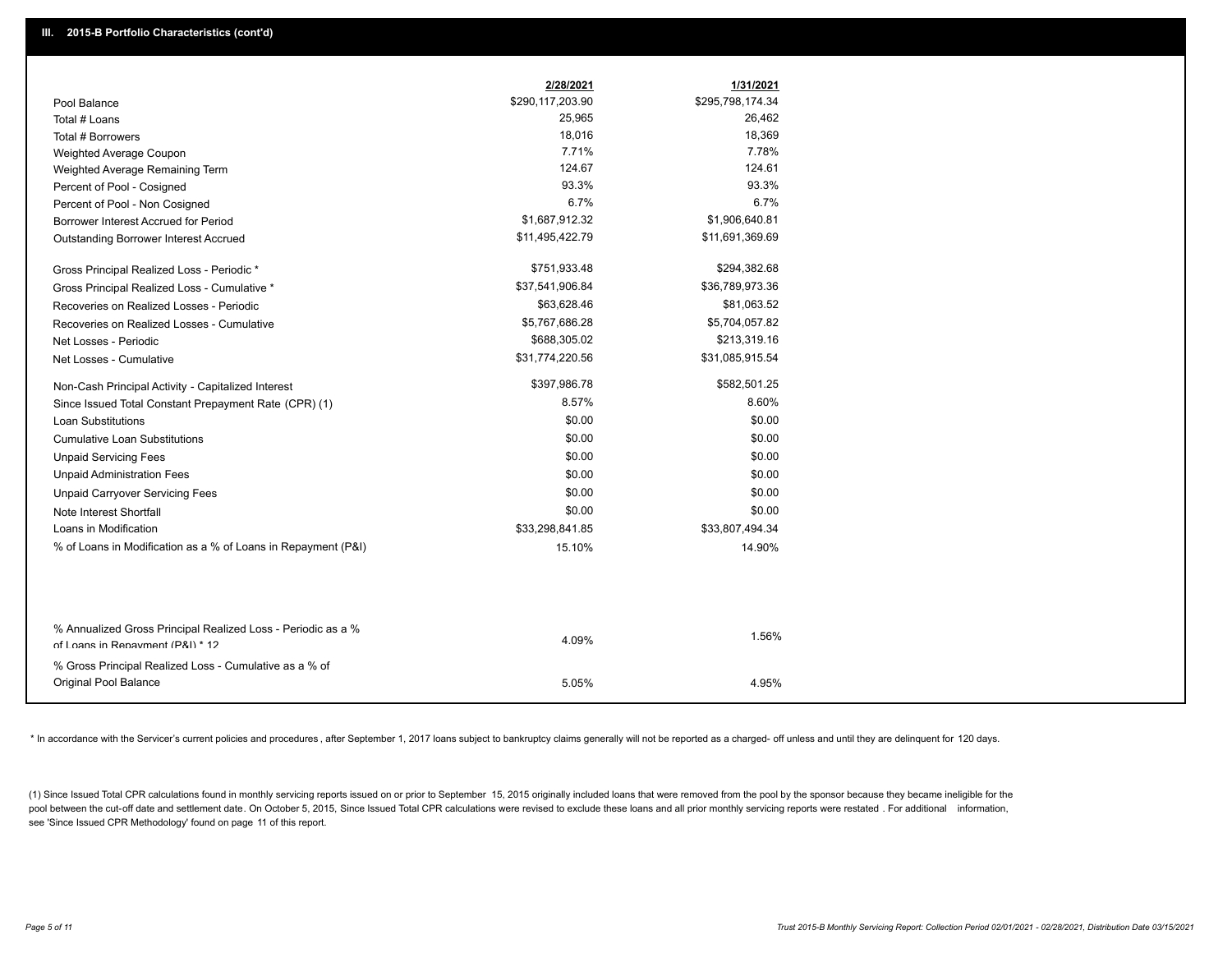#### **Loan Program**  A

|                                    | Weighted<br>Average | # LOANS  | <b>\$ AMOUNT</b> | $%$ *     |
|------------------------------------|---------------------|----------|------------------|-----------|
| - Smart Option Interest-Only Loans | 6.64%               | 4,671    | \$34,662,611.52  | 11.948%   |
| - Smart Option Fixed Pay Loans     | 7.62%               | 6,980    | \$90,564,829.56  | 31.217%   |
| - Smart Option Deferred Loans      | 7.98%               | 14,314   | \$164,889,762.82 | 56.836%   |
| - Other Loan Programs              | $0.00\%$            | $\Omega$ | \$0.00           | $0.000\%$ |
| <b>Total</b>                       | 7.71%               | 25,965   | \$290,117,203.90 | 100.000%  |

\* Percentages may not total 100% due to rounding

B

C

**Index Type**

|                       | Weighted<br>Average | # LOANS | <b>\$ AMOUNT</b> | $%$ *     |
|-----------------------|---------------------|---------|------------------|-----------|
| - Fixed Rate Loans    | 7.53%               | 5,835   | \$82,320,232.52  | 28.375%   |
| - LIBOR Indexed Loans | 7.78%               | 20,130  | \$207,796,971.38 | 71.625%   |
| - Other Index Rates   | $0.00\%$            | 0       | \$0.00           | $0.000\%$ |
| <b>Total</b>          | 7.71%               | 25,965  | \$290,117,203.90 | 100.000%  |

\* Percentages may not total 100% due to rounding

### **Weighted Average Recent FICO**

| # LOANS | \$ AMOUNT        | $\frac{9}{6}$ * |
|---------|------------------|-----------------|
| 2,033   | \$24,349,253.59  | 8.393%          |
| 1,801   | \$21,107,552.95  | 7.276%          |
| 2,750   | \$32,111,951.70  | 11.069%         |
| 5,327   | \$63,969,264.26  | 22.049%         |
| 14,053  | \$148,577,288.79 | 51.213%         |
|         | \$1,892.61       | 0.001%          |
| 25,965  | \$290,117,203.90 | 100.000%        |
|         |                  |                 |
|         |                  |                 |

To conform with company standard reporting these sections now include Princial and Interest Accrued to Capitalize .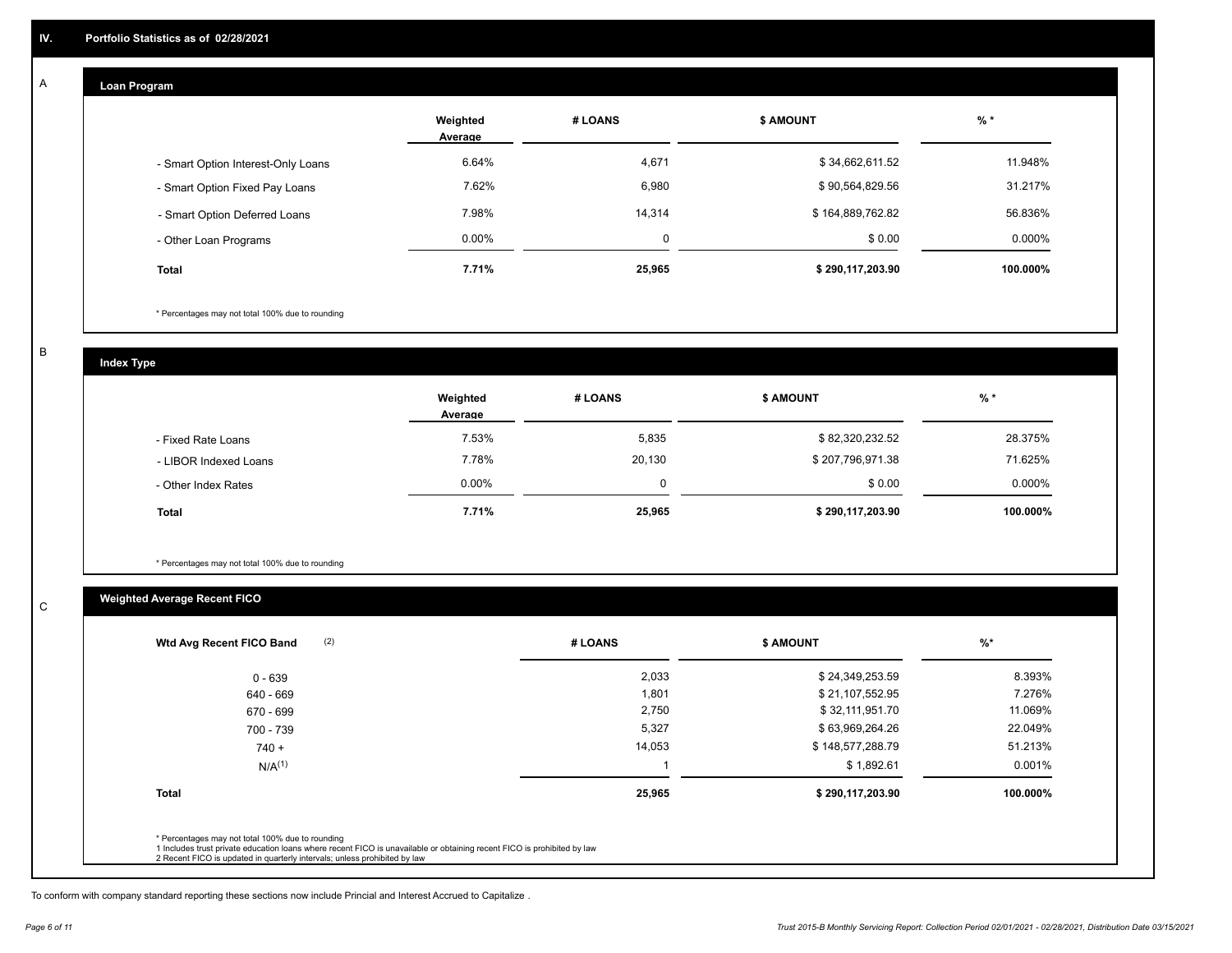| V. |     | 2015-B Reserve Account and Principal Distribution Calculations                              |                  |  |
|----|-----|---------------------------------------------------------------------------------------------|------------------|--|
| А. |     | <b>Reserve Account</b>                                                                      |                  |  |
|    |     | Specified Reserve Account Balance                                                           | \$1,896,081.00   |  |
|    |     | <b>Actual Reserve Account Balance</b>                                                       | \$1,896,081.00   |  |
| В. |     | <b>Principal Distribution Amount</b>                                                        |                  |  |
|    | i.  | Class A Notes Outstanding                                                                   | \$137,058,722.04 |  |
|    | ii. | Pool Balance                                                                                | \$290,117,203.90 |  |
|    |     | First Priority Principal Distribution Amount (i - ii)<br>iii.                               | \$0.00           |  |
|    |     |                                                                                             | \$207,058,722.04 |  |
|    | iv. | Class A and B Notes Outstanding                                                             |                  |  |
|    | v.  | First Priority Principal Distribution Amount                                                | \$0.00           |  |
|    |     | Pool Balance<br>vi.                                                                         | \$290,117,203.90 |  |
|    |     | Specified Overcollateralization Amount<br>vii.                                              | \$87,035,161.17  |  |
|    |     | Available Funds (after payment of waterfall items A through H)<br>viii.                     | \$5,966,241.97   |  |
|    | ix. | <b>Class C Notes Outstanding</b>                                                            | \$50,000,000.00  |  |
|    | x.  | Regular Principal Distribution Amount (if (iv > 0, (iv - v) - (vi - vii), min(viii, ix))    | \$3,976,679.31   |  |
|    |     |                                                                                             |                  |  |
|    | xi. | Pool Balance                                                                                | \$290,117,203.90 |  |
|    |     | 10% of Initial Pool Balance<br>xii.                                                         | \$74,339,449.62  |  |
|    |     | First Priority Principal Distribution Amount<br>xiii.                                       | \$0.00           |  |
|    |     | Regular Principal Distribution Amount<br>XIV.                                               | \$3,976,679.31   |  |
|    |     | Available Funds (after payment of waterfall items A through J)<br>XV.                       | \$1,989,562.66   |  |
|    |     | xvi. Additional Principal Distribution Amount (if(ix $\leq$ = x, min(xv, xi - xiii - xiv))) | \$0.00           |  |
|    |     |                                                                                             |                  |  |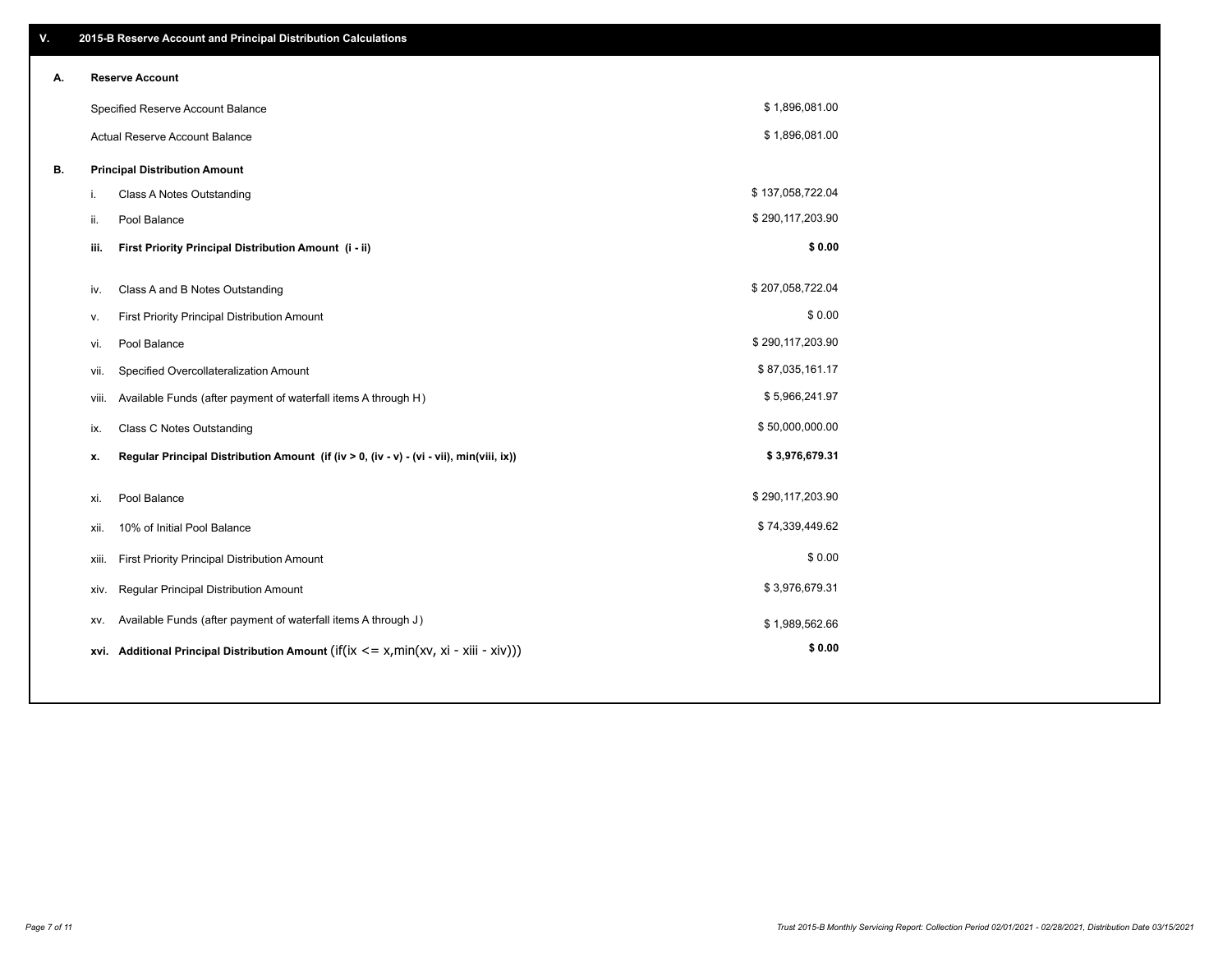|   |                                                         | Paid           | <b>Funds Balance</b> |
|---|---------------------------------------------------------|----------------|----------------------|
|   | <b>Total Available Funds</b>                            |                | \$6,787,514.98       |
| Α | <b>Trustee Fees</b>                                     | \$0.00         | \$6,787,514.98       |
| В | <b>Servicing Fees</b>                                   | \$192,101.34   | \$6,595,413.64       |
| C | i. Administration Fees                                  | \$8,333.00     | \$6,587,080.64       |
|   | ii. Unreimbursed Administrator Advances plus any Unpaid | \$0.00         | \$6,587,080.64       |
| D | Class A Noteholders Interest Distribution Amount        | \$229,172.00   | \$6,357,908.64       |
| Е | <b>First Priority Principal Payment</b>                 | \$0.00         | \$6,357,908.64       |
| F | Class B Noteholders Interest Distribution Amount        | \$204,166.67   | \$6,153,741.97       |
| G | Class C Noteholders Interest Distribution Amount        | \$187,500.00   | \$5,966,241.97       |
| H | <b>Reinstatement Reserve Account</b>                    | \$0.00         | \$5,966,241.97       |
|   | Regular Principal Distribution                          | \$3,976,679.31 | \$1,989,562.66       |
| J | <b>Carryover Servicing Fees</b>                         | \$0.00         | \$1,989,562.66       |
| Κ | Additional Principal Distribution Amount                | \$0.00         | \$1,989,562.66       |
| L | Unpaid Expenses of Trustee                              | \$0.00         | \$1,989,562.66       |
| м | Unpaid Expenses of Administrator                        | \$0.00         | \$1,989,562.66       |
| N | Remaining Funds to the Residual Certificateholders      | \$1,989,562.66 | \$0.00               |

#### **Waterfall Conditions**

| А. |      | <b>Class C Noteholders' Interest Distribution Condition</b>                        |                  |  |
|----|------|------------------------------------------------------------------------------------|------------------|--|
|    |      | Pool Balance                                                                       | \$290,117,203.90 |  |
|    | Ш.   | Class A and B Notes Outstanding                                                    | \$207,058,722.04 |  |
|    | iii. | Class C Noteholders' Interest Distribution Ratio (i / ii)                          | 140.11%          |  |
|    | IV.  | Minimum Ratio                                                                      | 110.00%          |  |
|    | v.   | Is the Class C Noteholders' Interest Distribution Condition Satisfied (iii $>$ iv) |                  |  |
|    |      |                                                                                    |                  |  |

\* If the Class C Noteholders' Interest Distribution Condition is satisfied then the amount of interest accrued at the Class C Rate for the Accrual Period is Released on the distribution Date .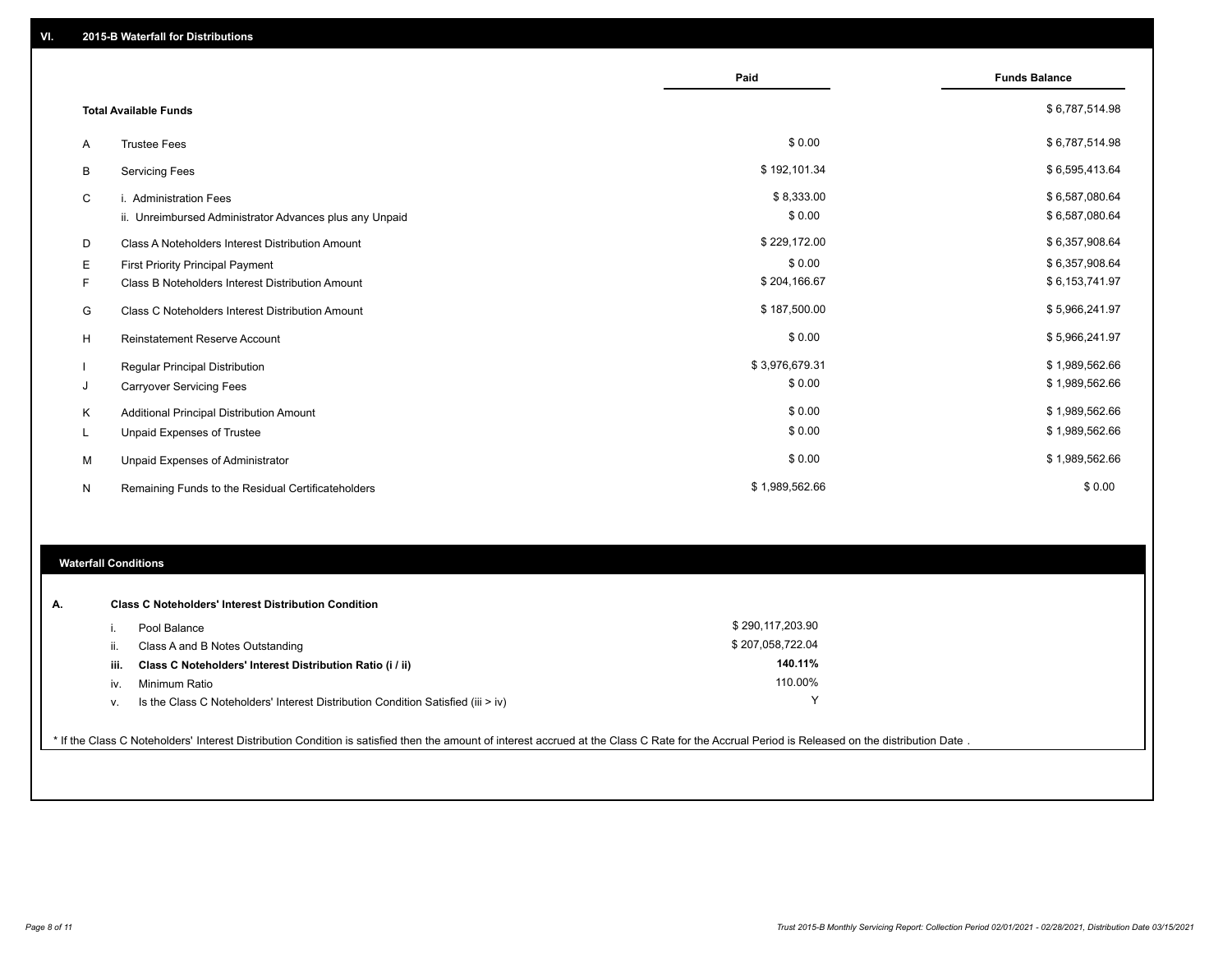## Ending Balance Factor Paydown Factor 0.014101700 0.014101700 0.000000000 Ending Principal Balance \$ 39,545,220.59 \$ \$ 39,545,220.59 \$ \$ 18,536,822.14 \$ 75,000,000.00 Principal Paid \$2,707,526.34 \$ 1,269,152.97 \$ - \$ - \$ - \$ - Interest Shortfall \$ 104,927.65 \$ 19,492.79 \$ 104,751.56 Interest Paid Total Interest Due \$ 104,927.65 \$ 19,492.79 \$ 104,751.56 \$ - \$ - \$ - Interest Shortfall from Prior Period Plus Accrued Interest Current Interest Due \$ 104,927.65 \$ 19,492.79 \$ 104,751.56 Accrued Interest Factor 0.002483333 0.000984187 0.001396687 Interest Rate\* 2.98000% 1.31225% 1.86225% Daycount Fraction 0.08333333 0.07500000 0.07500000 Accrual Period End 3/15/2021 3/15/2021 3/15/2021 Accrual Period Begin 2/15/2021 2/16/2021 2/16/2021 Record Date (Days Prior to Distribution) **1 NEW YORK BUSINESS DAY** 1 NEW YORK BUSINESS DAY 1 NEW YORK BUSINESS DAY Spread/Fixed Rate 2.98% 1.20% 1.75% Index FIXED LIBOR LIBOR Beginning Balance \$ 42,252,746.93 \$ 19,805,975.11 \$ 75,000,000.00 Cusip/Isin 78448QAB4 78448QAC2 78448QAD0 **A2A A2B A3** 0.205964691 0.205964690 1.000000000 **Distribution Amounts**

\* Pay rates for Current Distribution. For the interest rates applicable to the next distribution date, please see https://www.salliemae.com/about/investors/data/SMBabrate.txt.

**VII. 2015-B Distributions**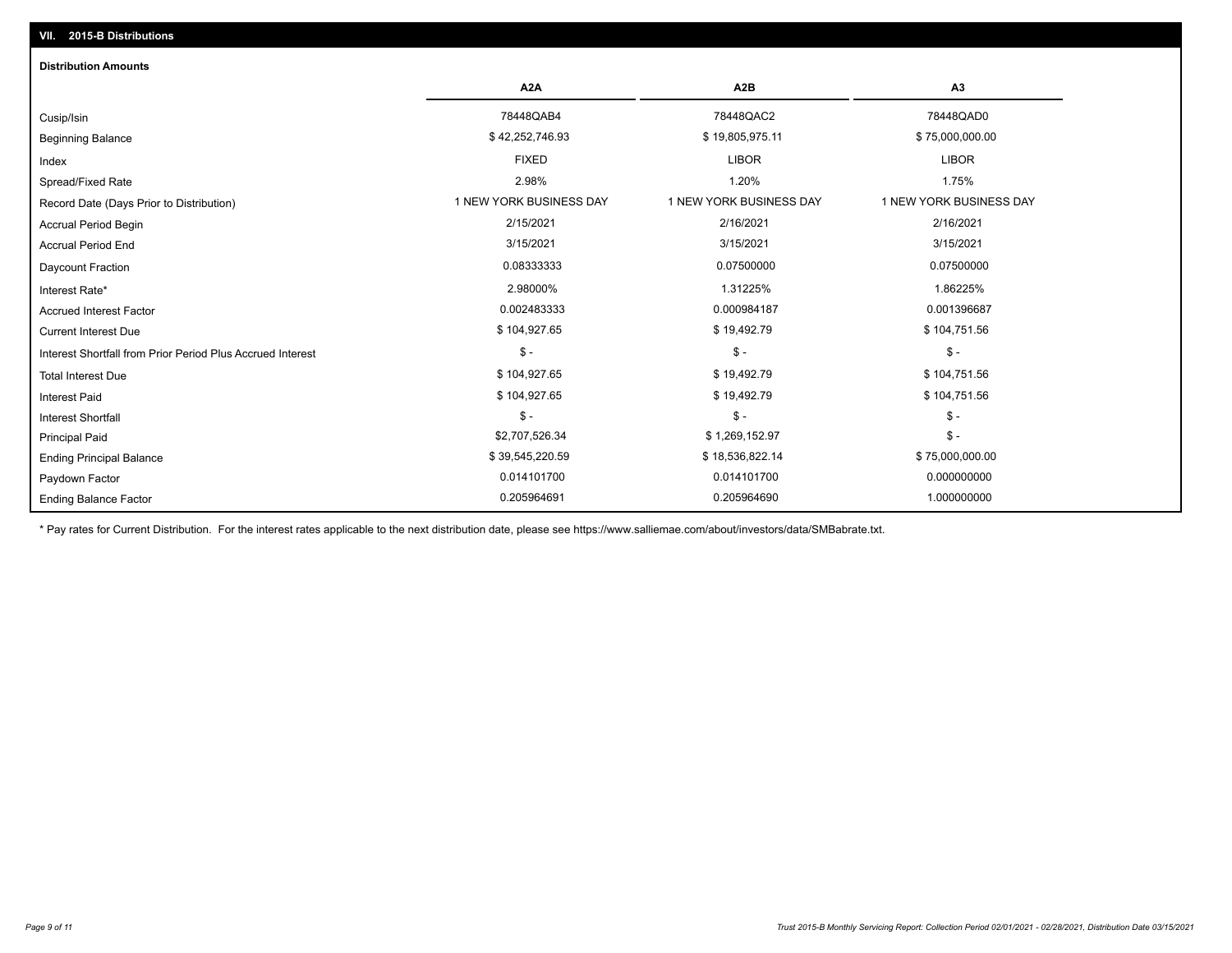| VII. 2015-B Distributions                                  |                         |                         |  |  |  |
|------------------------------------------------------------|-------------------------|-------------------------|--|--|--|
| <b>Distribution Amounts</b>                                |                         |                         |  |  |  |
|                                                            | в                       | C                       |  |  |  |
| Cusip/Isin                                                 | 78448QAE8               | 78448QAF5               |  |  |  |
| <b>Beginning Balance</b>                                   | \$70,000,000.00         | \$50,000,000.00         |  |  |  |
| Index                                                      | <b>FIXED</b>            | <b>FIXED</b>            |  |  |  |
| Spread/Fixed Rate                                          | 3.50%                   | 4.50%                   |  |  |  |
| Record Date (Days Prior to Distribution)                   | 1 NEW YORK BUSINESS DAY | 1 NEW YORK BUSINESS DAY |  |  |  |
| <b>Accrual Period Begin</b>                                | 2/15/2021               | 2/15/2021               |  |  |  |
| <b>Accrual Period End</b>                                  | 3/15/2021               | 3/15/2021               |  |  |  |
| Daycount Fraction                                          | 0.08333333              | 0.08333333              |  |  |  |
| Interest Rate*                                             | 3.50000%                | 4.50000%                |  |  |  |
| <b>Accrued Interest Factor</b>                             | 0.002916667             | 0.003750000             |  |  |  |
| <b>Current Interest Due</b>                                | \$204,166.67            | \$187,500.00            |  |  |  |
| Interest Shortfall from Prior Period Plus Accrued Interest | $\mathcal{S}$ -         | $\frac{1}{2}$           |  |  |  |
| <b>Total Interest Due</b>                                  | \$204,166.67            | \$187,500.00            |  |  |  |
| Interest Paid                                              | \$204,166.67            | \$187,500.00            |  |  |  |
| Interest Shortfall                                         | $\mathcal{S}$ -         | $\frac{1}{2}$           |  |  |  |
| <b>Principal Paid</b>                                      | $$ -$                   | $$ -$                   |  |  |  |
| <b>Ending Principal Balance</b>                            | \$70,000,000.00         | \$50,000,000.00         |  |  |  |
| Paydown Factor                                             | 0.000000000             | 0.000000000             |  |  |  |
| <b>Ending Balance Factor</b>                               | 1.000000000             | 1.000000000             |  |  |  |

\* Pay rates for Current Distribution. For the interest rates applicable to the next distribution date, please see https://www.salliemae.com/about/investors/data/SMBabrate.txt.